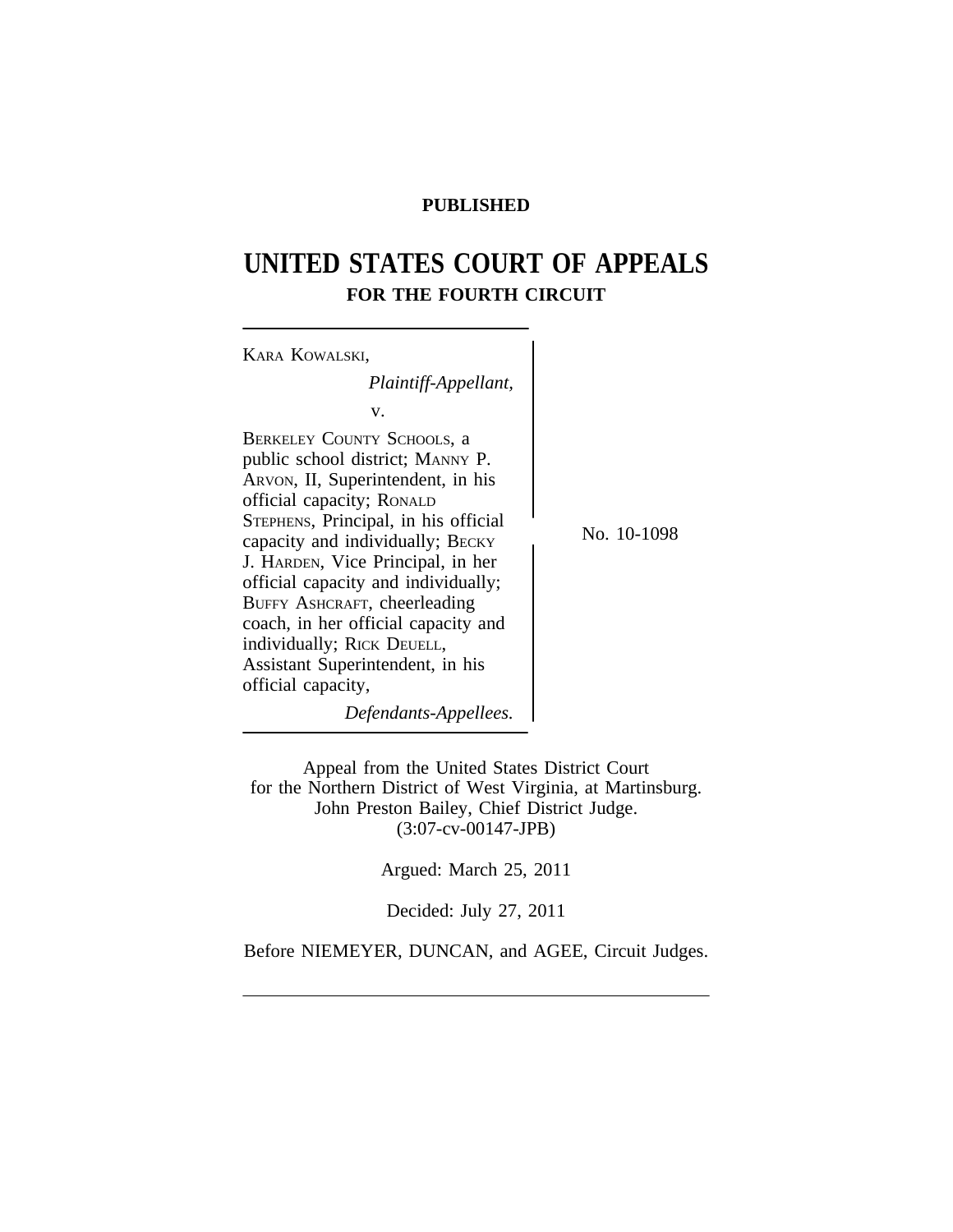Affirmed by published opinion. Judge Niemeyer wrote the opinion, in which Judge Duncan and Judge Agee joined.

#### **COUNSEL**

**ARGUED:** Nancy A. Dalby, Charles Town, West Virginia, for Appellant. Tracey Brown Eberling, STEPTOE & JOHN-SON, LLP, Martinsburg, West Virginia, for Appellees. **ON BRIEF**: Jason P. Foster, STEPTOE & JOHNSON, LLP, Martinsburg, West Virginia, for Appellees.

#### **OPINION**

NIEMEYER, Circuit Judge:

When Kara Kowalski was a senior at Musselman High School in Berkeley County, West Virginia, school administrators suspended her from school for five days for creating and posting to a MySpace.com webpage called "S.A.S.H.," which Kowalski claims stood for "Students Against Sluts Herpes" and which was largely dedicated to ridiculing a fellow student. Kowalski commenced this action, under 42 U.S.C. § 1983, against the Berkeley County School District and five of its officers, contending that in disciplining her, the defendants violated her free speech and due process rights under the First and Fourteenth Amendments. She alleges, among other things, that the School District was not justified in regulating her speech because it did not occur during a "schoolrelated activity," but rather was "private out-of-school speech."

The district court entered summary judgment in favor of the defendants, concluding that they were authorized to punish Kowalski because her webpage was "created for the pur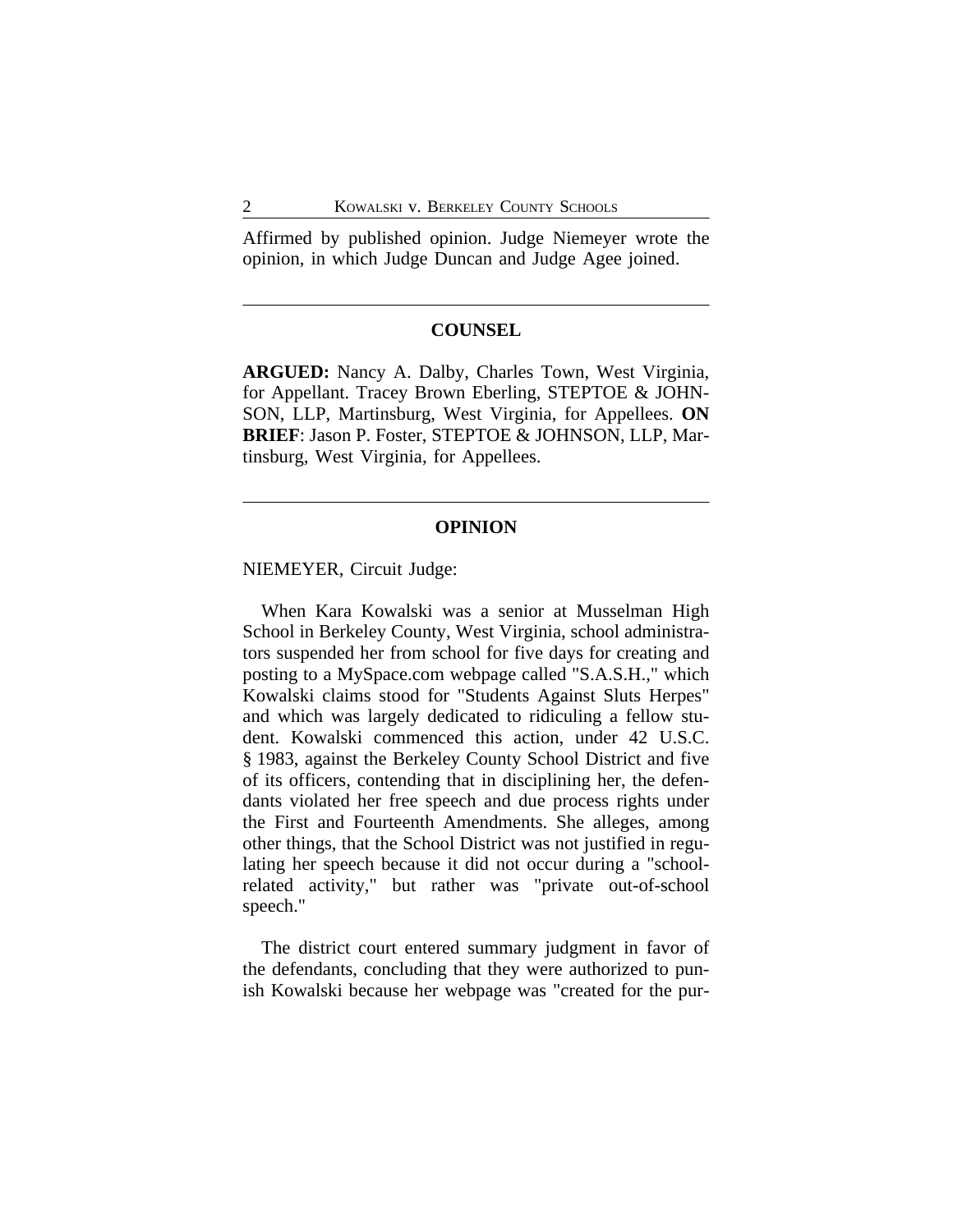pose of inviting others to indulge in disruptive and hateful conduct," which caused an "in-school disruption."

Reviewing the summary judgment record *de novo*, we conclude that in the circumstances of this case, the School District's imposition of sanctions was permissible. Kowalski used the Internet to orchestrate a targeted attack on a classmate, and did so in a manner that was sufficiently connected to the school environment as to implicate the School District's recognized authority to discipline speech which "materially and substantially interfere[es] with the requirements of appropriate discipline in the operation of the school and collid[es] with the rights of others." *Tinker v. Des Moines Indep. Community Sch. Dist.*, 393 U.S. 503, 513 (1969) (internal quotation marks omitted). Accordingly, we affirm.

I

On December 1, 2005, Kara Kowalski, who was then a 12th grade student at Musselman High School in the Berkeley County School District, returned home from school and, using her home computer, created a discussion group webpage on MySpace.com with the heading "S.A.S.H." Under the webpage's title, she posted the statement, "No No Herpes, We don't want no herpes." Kowalski claimed in her deposition that "S.A.S.H." was an acronym for "Students Against Sluts Herpes," but a classmate, Ray Parsons, stated that it was an acronym for "Students Against Shay's Herpes," referring to another Musselman High School Student, Shay N., who was the main subject of discussion on the webpage.

After creating the group, Kowalski invited approximately 100 people on her MySpace "friends" list to join the group. MySpace discussion groups allow registered users to post and respond to text, comments, and photographs in an interactive fashion. Approximately two dozen Musselman High School students responded and ultimately joined the group. Kowalski later explained that she had hoped that the group would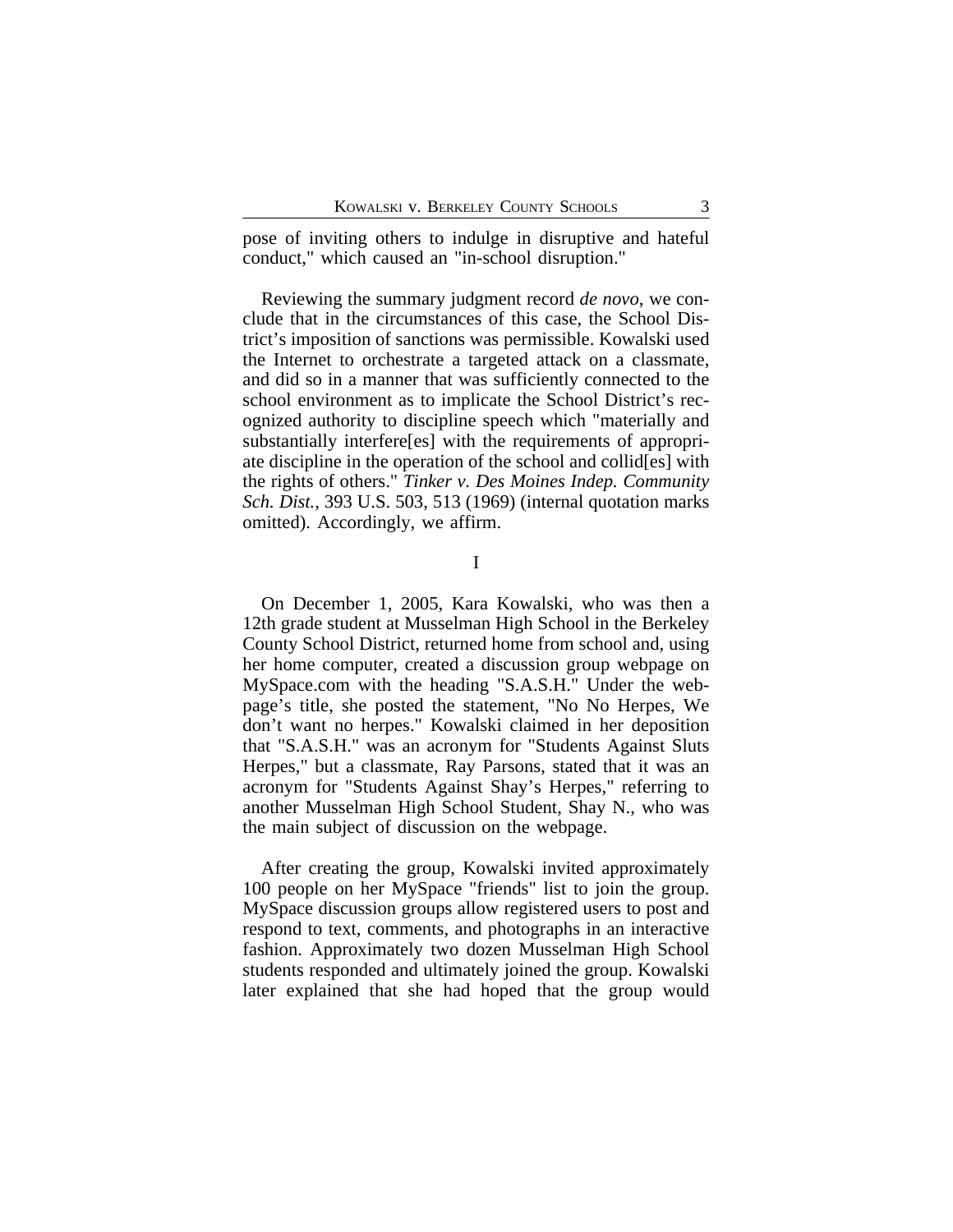"make other students actively aware of STDs," which were a "hot topic" at her school.

Ray Parsons responded to the MySpace invitation at 3:40 p.m. and was the first to join the group, doing so from a school computer during an after hours class at Musselman High School. Parsons uploaded a photograph of himself and a friend holding their noses while displaying a sign that read, "Shay Has Herpes," referring to Shay N. The record of the webpage shows that Kowalski promptly responded, stating, "Ray you are soo funny! $=$ )" It shows that shortly thereafter, she posted another response to the photograph, stating that it was "the best picture [I]'ve seen on myspace so far! ! ! !" Several other students posted similar replies. Parsons also uploaded to the "S.A.S.H." webpage two additional photographs of Shay N., which he edited. In the first, he had drawn red dots on Shay N.'s face to simulate herpes and added a sign near her pelvic region, that read, "Warning: Enter at your own risk." In the second photograph, he captioned Shay N.'s face with a sign that read, "portrait of a whore."

The commentary posted on the "S.A.S.H." webpage mostly focused on Shay N. The first five comments were posted by other Musselman High School students and ridiculed the pictures of Shay N. One student stated that "shay knows about the sign" and then stated, "wait til she sees the page lol." (The abbreviation "lol" means "laugh out loud" or "laughing out loud.") The next comment replied, "Haha.. screw her" and repeatedly stated, "This is great." After expressing her approval of the postings, this student noted the "Shay has herpes sign" and stated, "Kara sent me a few interesting pics. . . Would you be interested in seeing them Ray?" One student posted, "Kara= My Hero," and another said, "your so awesome kara...i never thought u would mastermind a group that hates [someone] tho, lol." A few of the posts assumed that Kowalski had posted the photographs of Shay N., but Parsons later clarified that it was he who had posted the photographs.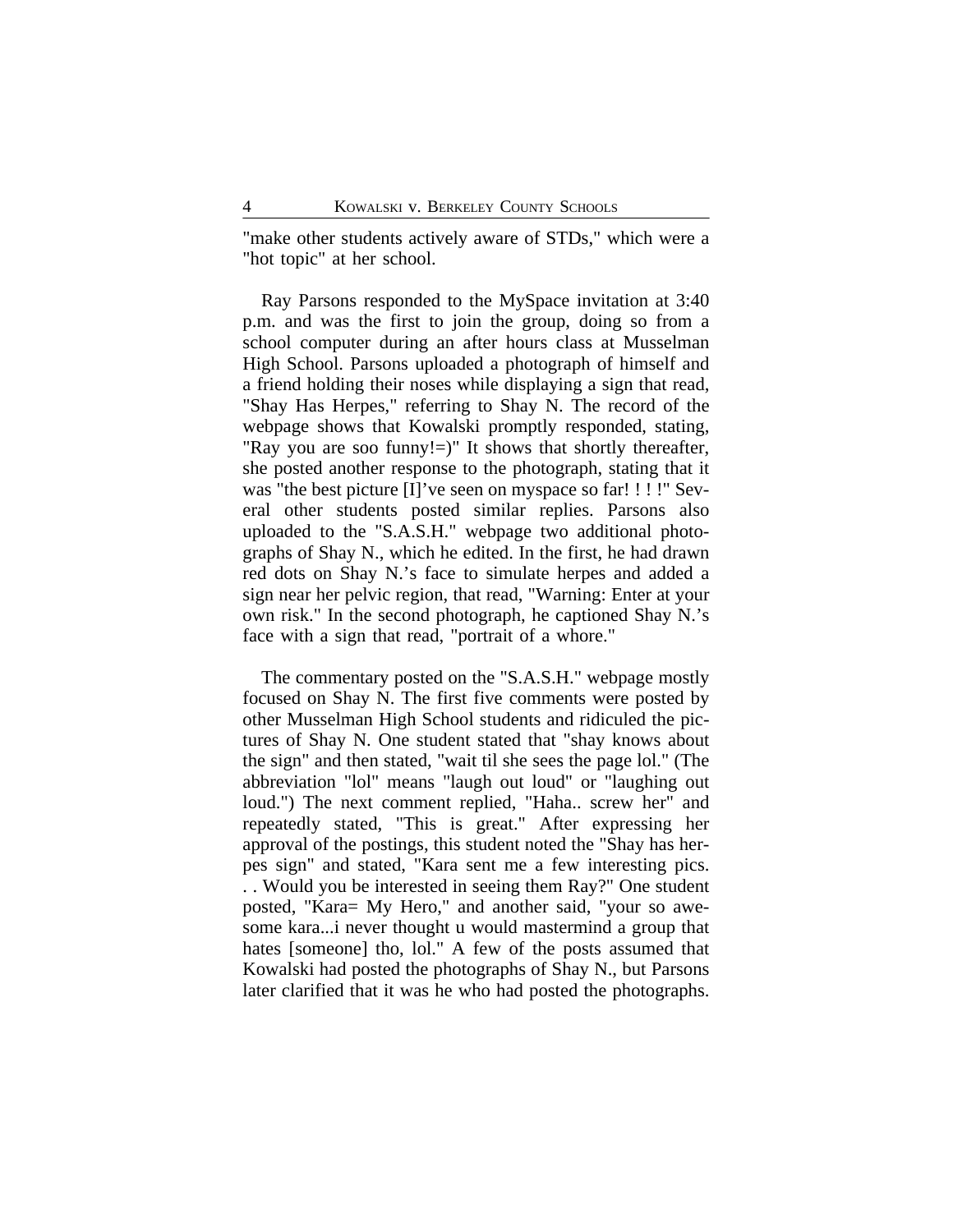A few hours after the photographs and comments had been posted to the MySpace.com page, Shay N.'s father called Parsons on the telephone and expressed his anger over the photographs. Parsons then called Kowalski, who unsuccessfully attempted to delete the "S.A.S.H." group and to remove the photographs. Unable to do so, she renamed the group "Students Against Angry People."

The next morning, Shay N.'s parents, together with Shay, went to Musselman High School and filed a harassment complaint with Vice Principal Becky Harden regarding the discussion group, and they provided Harden with a printout of the "S.A.S.H." webpage. Shay thereafter left the school with her parents, as she did not want to attend classes that day, feeling uncomfortable about sitting in class with students who had posted comments about her on the MySpace webpage.

After receiving Shay N.'s complaint, Principal Ronald Stephens contacted the central school board office to determine whether the issue was one that should be addressed with school discipline. A school board official indicated that discipline was appropriate. Principal Stephens then conducted an investigation into the matter, during which he and Vice Principal Harden interviewed the students who had joined the "S.A.S.H." group to determine who posted the photographs and comments. As part of the investigation, Principal Stephens and Vice Principal Harden questioned Parsons, who admitted that he had posted the photographs. Vice Principal Harden met with Kowalski, who admitted that she had created the "S.A.S.H." group but denied that she posted any of the photographs or disparaging remarks.

School administrators concluded that Kowalski had created a "hate website," in violation of the school policy against "harassment, bullying, and intimidation." For punishment, they suspended Kowalski from school for 10 days and issued her a 90-day "social suspension," which prevented her from attending school events in which she was not a direct partici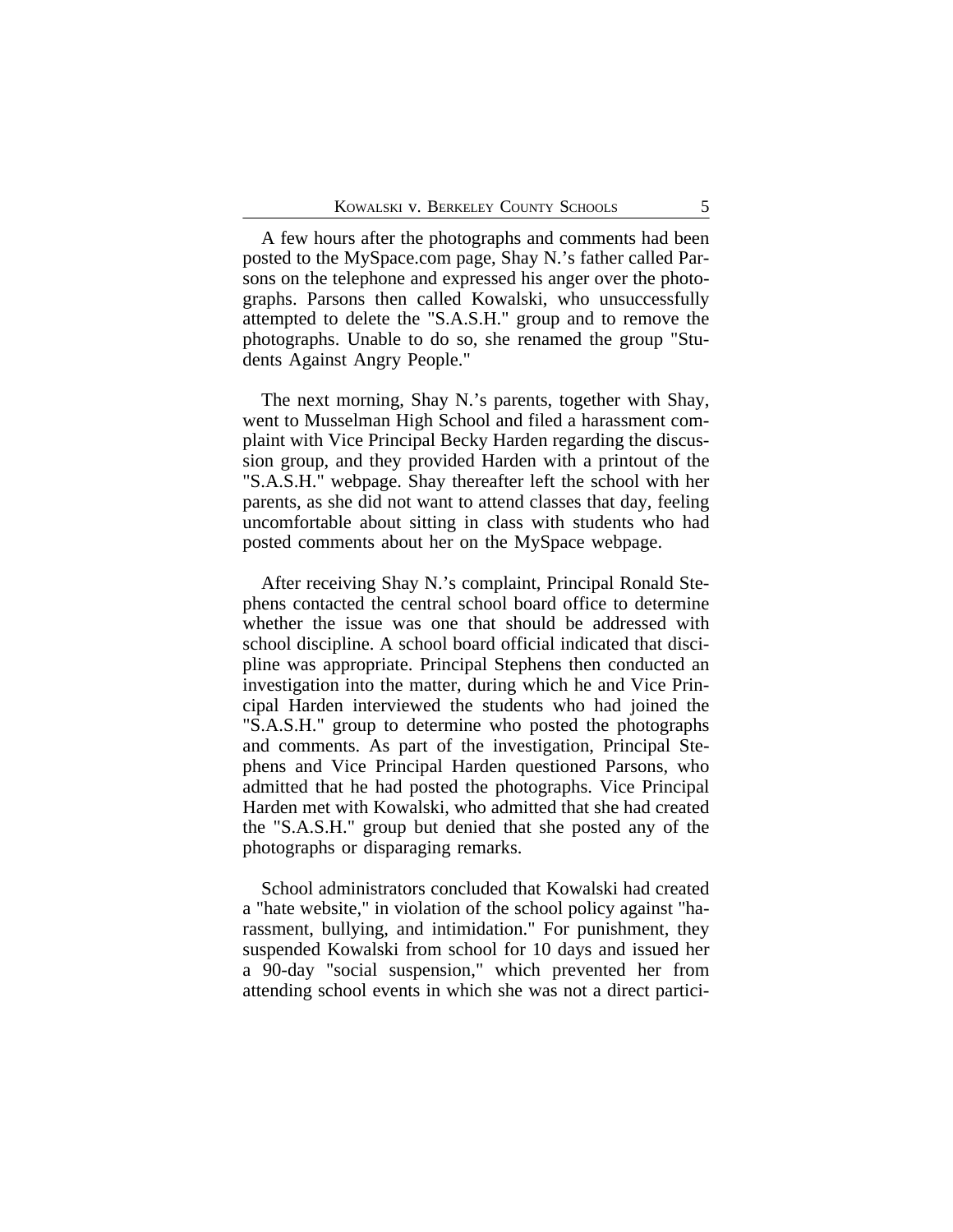pant. Kowalski was also prevented from crowning the next "Queen of Charm" in that year's Charm Review, having been elected "Queen" herself the previous year. In addition, she was not allowed to participate on the cheerleading squad for the remainder of the year. After Kowalski's father asked school administrators to reduce or revoke the suspension, Assistant Superintendent Rick Deuell reduced Kowalski's out-of-school suspension to 5 days, but retained the 90-day social suspension.

Kowalski claims that, as a result of her punishment, she became socially isolated from her peers and received cold treatment from teachers and administrators. She stated that she became depressed and began taking prescription medication for her depression.

Kowalski acknowledged that at the beginning of each school year, including her senior year, she had received a Student Handbook which included the School District's Harassment, Bullying, and Intimidation Policy, as well as the Student Code of Conduct. The Harassment, Bullying, and Intimidation Policy prohibited "any form of . . . sexual . . . harassment . . . or any bullying or intimidation by any student . . . during any school-related activity or during any education-sponsored event, whether in a building or other property owned, use[d] or operated by the Berkeley Board of Education." The Policy defined "Bullying, Harassment and/or Intimidation" as "any intentional gesture, or any intentional written, verbal or physical act that"

1. A reasonable person under the circumstances should know will have the effect of:

a. Harming a student or staff member;

\* \* \*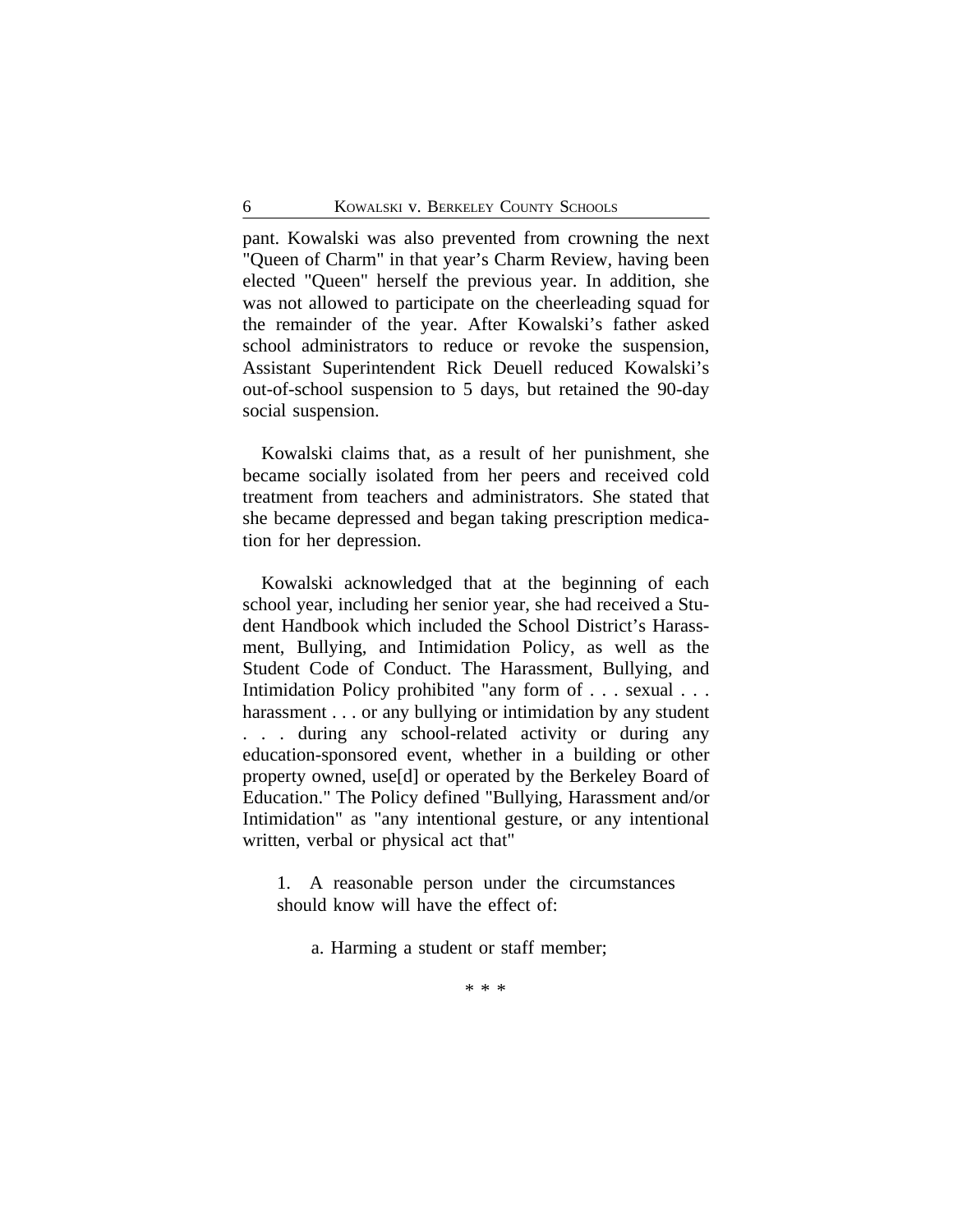2. Is sufficiently inappropriate, severe, persistent, or pervasive that it creates an intimidating, threatening or abusive educational environment for a student.

The policy also provided that violators would be suspended and that disciplinary actions could be appealed.

The Student Code of Conduct provided, "All students enrolled in Berkeley County public schools shall behave in a safe manner that promotes a school environment that is nurturing, orderly, safe, and conducive to learning and personalsocial development." It also committed students to "help create an atmosphere free from bullying, intimidation and harassment" and to "treat others with respect" and "demonstrate compassion and caring." The Code classified "Bullying/Harassment/Intimidation" as a "Level III Violation" with possible consequences including an out-of-school suspension up to 10 days; signing a behavioral contract; being denied participation in class and/or school activities; and a social suspension of up to one semester. Before punishing a student under the Student Code of Conduct, a principal was required to "immediately undertake or authorize an investigation" of the incident and complaint, including "personal interviews with the complain[an]t, the individual(s) against whom the complaint is filed, and others who may have knowledge of the alleged incident(s) or circumstances giving rise to the complaint."

The school administrators' meetings with Kowalski and the other students involved in the "S.A.S.H." webpage were intended to fulfill the procedures described in the Student Handbook.

Kowalski commenced this action in November 2007 against the Berkeley County School District, Superintendent Manny Arvon (in his official capacity), Principal Ronald Stephens (in his official and individual capacities), Vice Principal Becky Harden (in her official and individual capacities),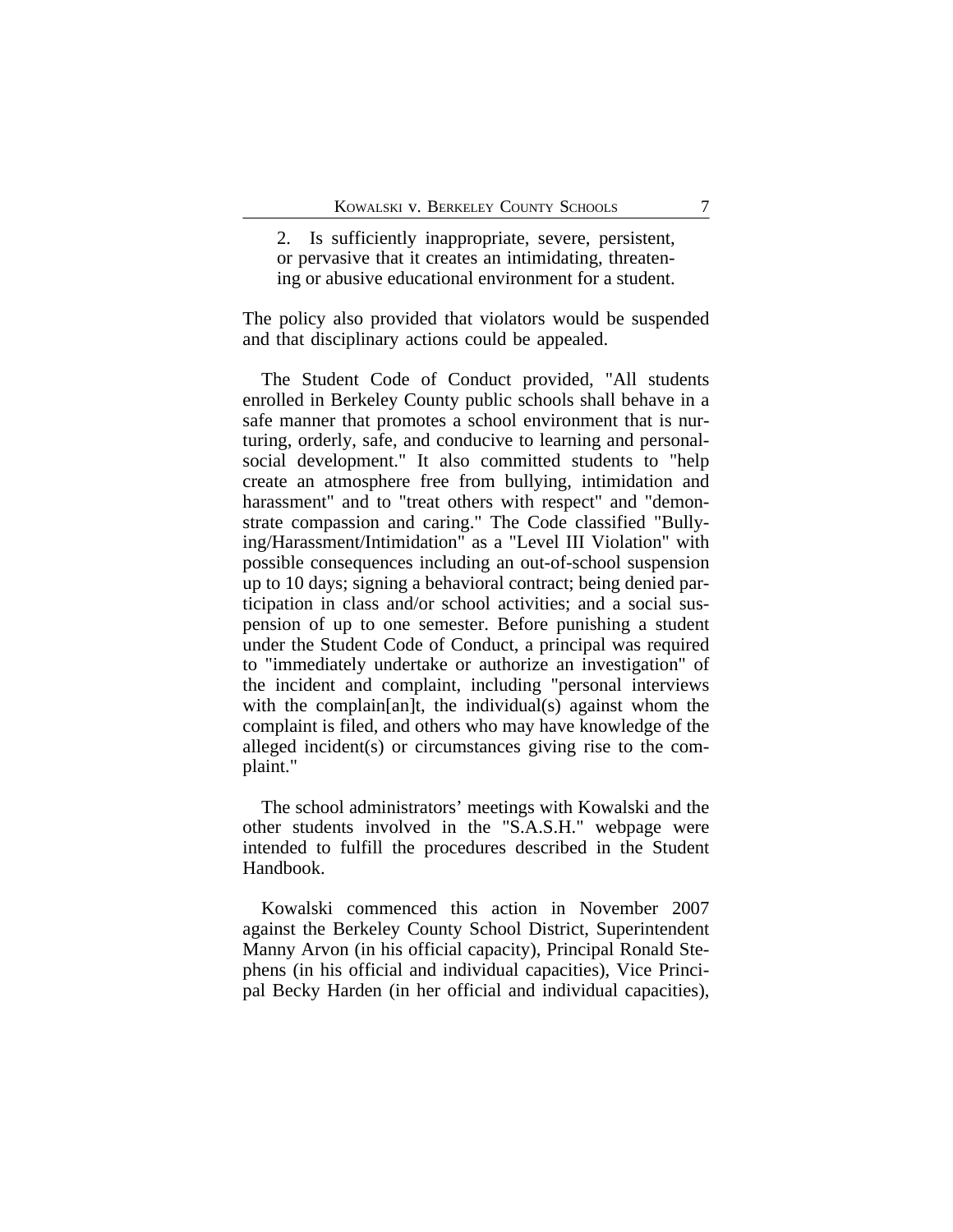cheerleading coach Buffy Ashcraft (in her official and individual capacities), and Assistant Superintendent Rick Deuell (in his official capacity), alleging free speech violations under the First Amendment, due process violations under the Fifth Amendment (which Kowalski has acknowledged should have been under the Fourteenth Amendment), cruel and unusual punishment under the Eighth Amendment, and equal protection violations under the Fourteenth Amendment. The complaint also alleged violations of corresponding provisions of the West Virginia Constitution and a state law claim for intentional or negligent infliction of emotional distress. In addition to damages, Kowalski sought a declaratory judgment that the School District's harassment policy was unconstitutionally vague or overbroad and an injunction requiring the school to expunge any record of her discipline.

On the defendants' motion to dismiss the complaint, the district court dismissed Kowalski's free speech claim for lack of standing, concluding that she failed to allege that she had been disciplined under the School District's policy for engaging in speech protected by the First Amendment. In a later ruling denying Kowalski's motion for reconsideration, however, the district court recognized that Kowalski had engaged in speech. Nonetheless, it held that Kowalski lacked standing because her injury would "not be redressed by a favorable decision." Despite this ruling, the district court revisited the merits of Kowalski's free speech claim when it denied her subsequent motion for reconsideration and again when it considered the defendants' motion for summary judgment on Kowalski's remaining claims. In ruling on the summary judgment motion, the court concluded that "the defendants could legitimately take action for [Kowalski's] vulgar and offensive speech and her encouragement of other students to follow suit." The district court also dismissed Kowalski's cruel and unusual punishment claim.

In granting summary judgment to the defendants, in addition to ruling against Kowalski on her free speech claim, the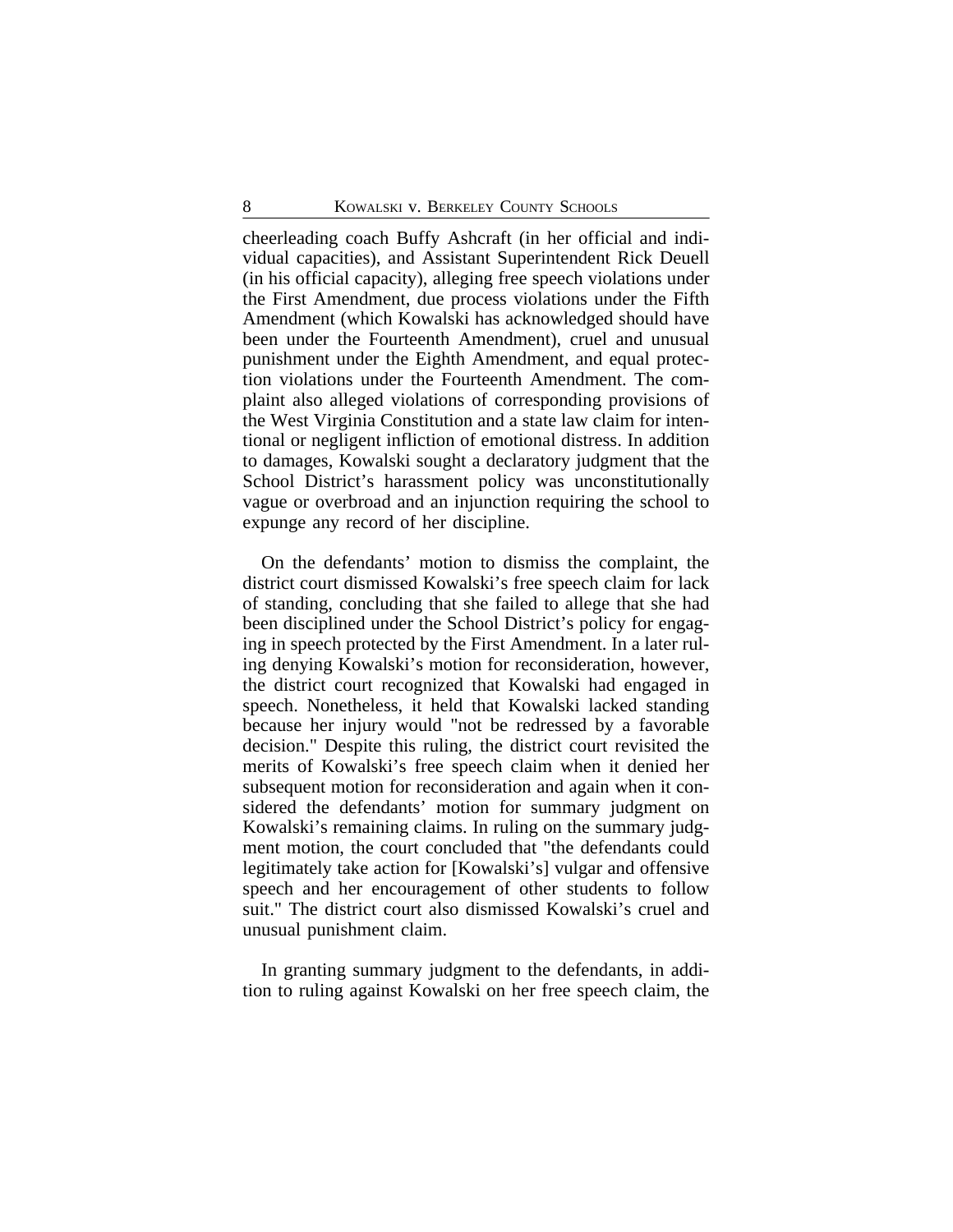district court denied Kowalski's due process claim, concluding (1) that Kowalski was on notice that she could be punished for her off-campus behavior and (2) that she was provided with an opportunity to be heard prior to her suspension. The court also denied Kowalski's state law claims and her equal protection claim, with regard to which she had failed to produce any evidence. Finally, the court denied Kowalski's motion for reconsideration.

Kowalski appealed the district court's rulings on her free speech and due process claims under the U.S. Constitution and her state law claim for intentional or negligent infliction of emotional distress. At oral argument, she stipulated that we should treat the district court's judgment as granting summary judgment (rather than a motion to dismiss) on the issues appealed. We review the district court's rulings *de novo*. *See Stone v. Liberty Mut. Ins. Co.*, 105 F.3d 188, 191 (4th Cir. 1997).

Kowalski contends first that the school administrators violated her free speech rights under the First Amendment by punishing her for speech that occurred outside the school. She argues that because this case involved "off-campus, nonschool related speech," school administrators had no power to discipline her. As she asserts, "The [Supreme] Court has been consistently careful to limit intrusions on students' rights to conduct taking place on school property, at school functions, or while engaged in school-sponsored or school-sanctioned activity." She maintains that "no Supreme Court case addressing student speech has held that a school may punish students for speech away from school—indeed every Supreme Court case addressing student speech has taken pains to emphasize that, were the speech in question to occur away from school, it would be protected."

The Berkeley County School District and its administrators contend that school officials "may regulate off-campus behav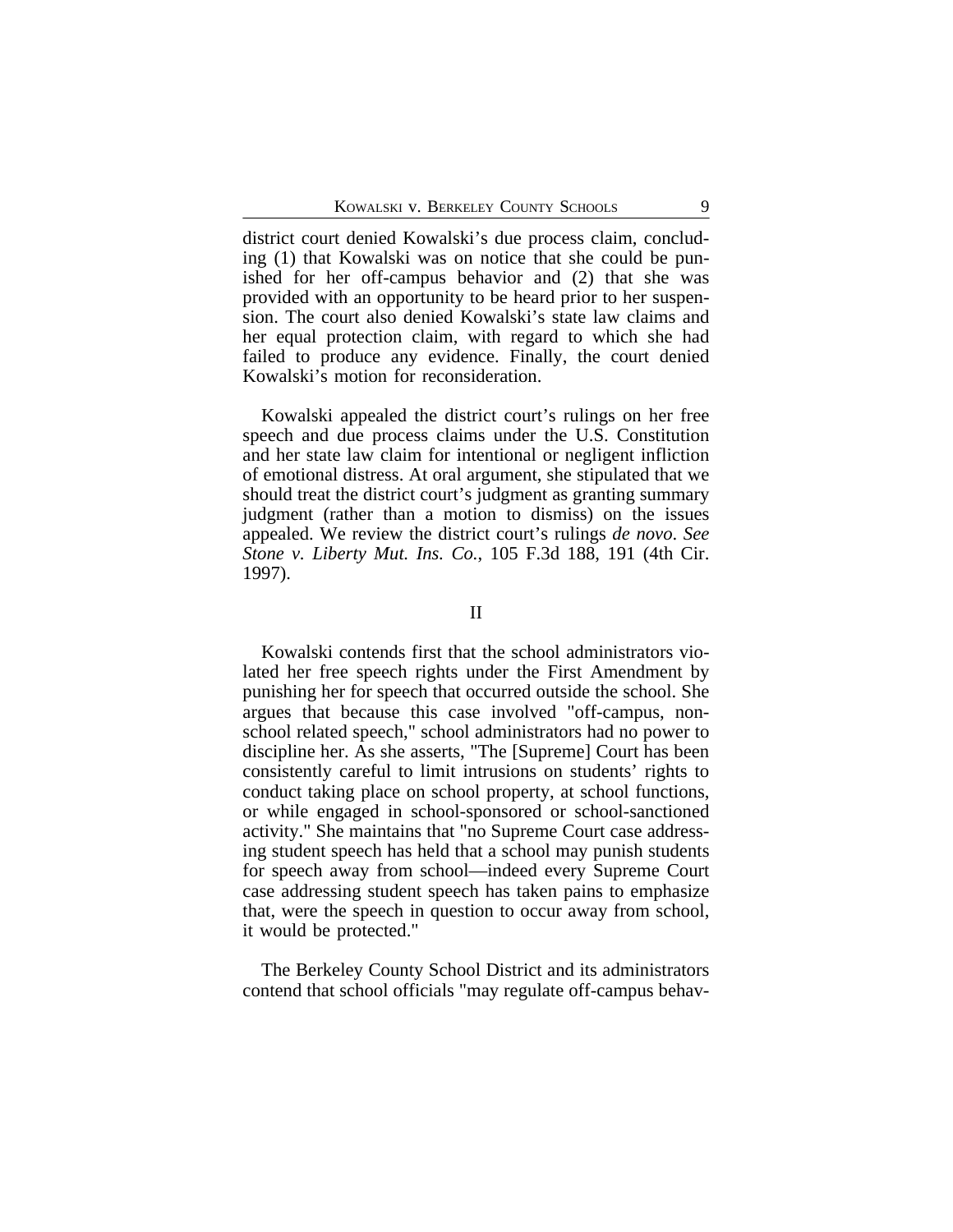ior insofar as the off-campus behavior creates a foreseeable risk of reaching school property and causing a substantial disruption to the work and discipline of the school," citing *Doninger v. Niehoff*, 527 F.3d 41 (2d Cir. 2008). Relying on *Doninger*, the defendants note that Kowalski created a webpage that singled out Shay N. for harassment, bullying and intimidation; that it was foreseeable that the off-campus conduct would reach the school; and that it was foreseeable that the off-campus conduct would "create a substantial disruption in the school."

The question thus presented is whether Kowalski's activity fell within the outer boundaries of the high school's legitimate interest in maintaining order in the school and protecting the well-being and educational rights of its students.

The First Amendment prohibits Congress and, through the Fourteenth Amendment, the States from "abridging the freedom of speech." U.S. Const. amend. I; *Gitlow v. New York*, 268 U.S. 652 (1925). It is a "bedrock principle" of the First Amendment that "the government may not prohibit the expression of an idea simply because society finds the idea itself offensive or disagreeable." *Texas v. Johnson*, 491 U.S. 397, 414 (1989).

While students retain significant First Amendment rights in the school context, their rights are not coextensive with those of adults. *See Tinker v. Des Moines Indep. Community Sch. Dist.*, 393 U.S. 503, 506 (1969). Because of the "special characteristics of the school environment," *id.* at 505, school administrators have some latitude in regulating student speech to further educational objectives. Thus in *Tinker*, the Court held that student speech, consisting of wearing armbands in political protest against the Vietnam War, was protected because it did not "'materially and substantially interfer[e] with the requirements of appropriate discipline in the operation of the school' [or] collid[e] with the rights of others," *id.* at 513 (quoting *Burnside v. Byars*, 363 F.2d 744, 749 (5th Cir.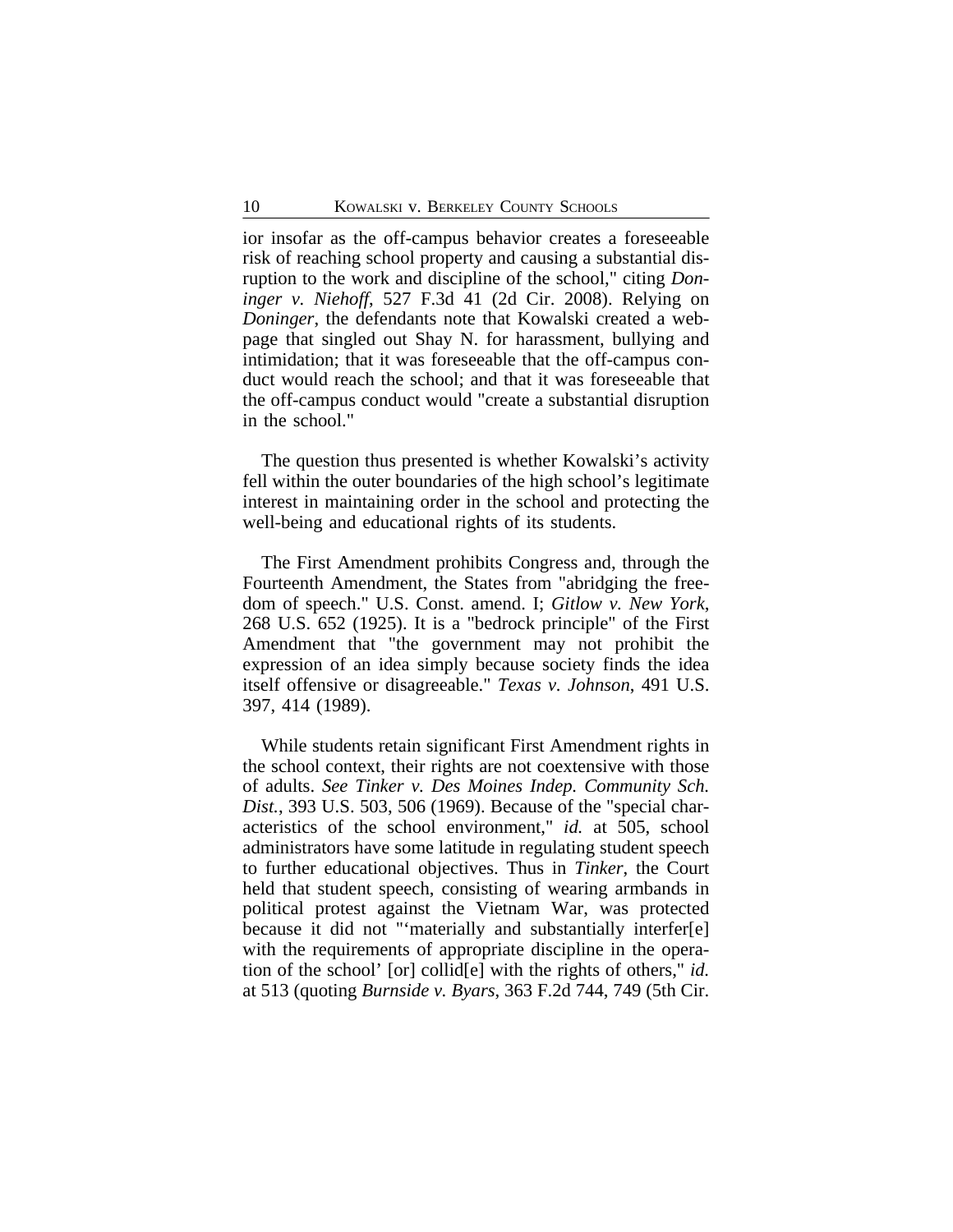1966)), and thus did not "materially disrupt[ ] classwork or involve[ ] substantial disorder or invasion of the rights of others," *id.* Student speech also may be regulated if it is otherwise "vulgar and lewd." *See Bethel Sch. Dist. No. 403 v. Fraser*, 478 U.S. 675, 685 (1986). Finally, the Supreme Court has held that school administrators are free to regulate and punish student speech that encourages the use of illegal drugs. *Morse v. Frederick*, 551 U.S. 393 (2007).

Although the Supreme Court has not dealt specifically with a factual circumstance where student speech targeted classmates for verbal abuse, in *Tinker* it recognized the need for regulation of speech that interfered with the school's work and discipline, describing that interference as speech that "disrupts classwork," creates "substantial disorder," or "collid[es] with" or "inva[des]" "the rights of others." *Tinker*, 393 U.S. at 513.

In *Tinker*, the Court pointed out at length how wearing black armbands in protest against the Vietnam War was passive and did not create "disorder or disturbance" and therefore did not interfere with the school's work or collide with other students' rights "to be secure and to be let alone." 393 U.S. at 508. Of course, a mere desire to avoid "discomfort and unpleasantness" was an insufficient basis to regulate the speech; there had to be disruption in the sense that the speech "would materially and substantially interfere with the requirements of appropriate discipline in the operation of the school." *Id.* at 509 (quoting *Burnside*, 363 F.2d at 749). The Court amplified the nature of the disruption it had in mind when it stated:

[C]onduct by [a] student, in class or out of it, which for any reason—whether it stems from time, place, or type of behavior—materially disrupts classwork or involves substantial disorder or invasion of the rights of others is, of course, not immunized by the constitutional guarantee of freedom of speech.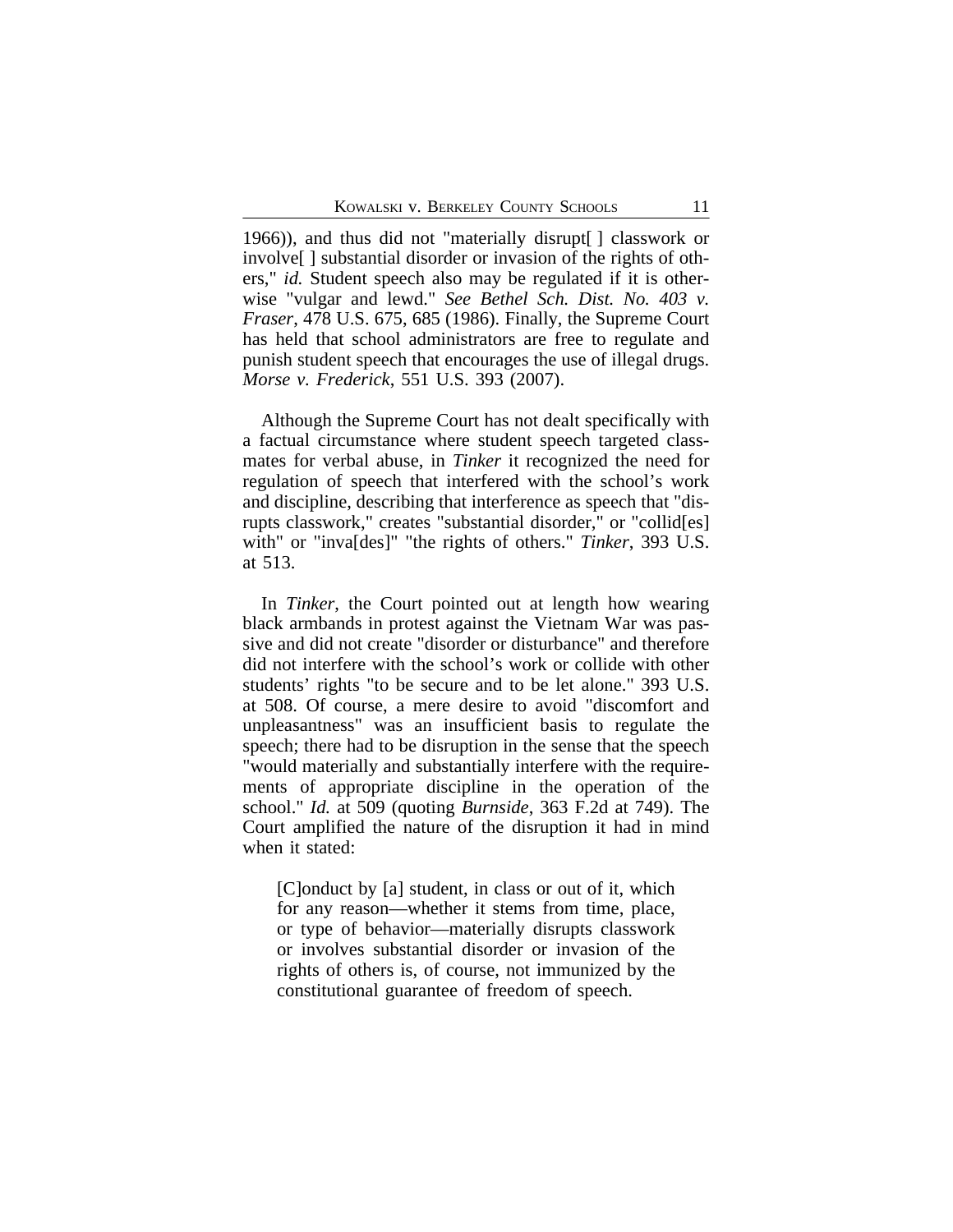#### *Id.* at 513.

The *Tinker* Court referred to this amplified statement of its test later in its opinion in shorthand when it concluded that the regulation of armbands "would violate the constitutional rights of students, at least if it could not be justified by a showing that the students' activities would materially and substantially disrupt *the work and discipline of the school*." *Id.* (emphasis added). Because, in *Tinker*, the students' wearing of the armbands "neither interrupted school activities nor sought to intrude in the school affairs or the lives of others," there was "no interference with work and no disorder" to justify regulation of the speech. *Id.* at 514.

Thus, the language of *Tinker* supports the conclusion that public schools have a "compelling interest" in regulating speech that interferes with or disrupts the work and discipline of the school, including discipline for student harassment and bullying. *See DeJohn v. Temple Univ.*, 537 F.3d 301, 319-20 (3d Cir. 2008).

According to a federal government initiative, student-onstudent bullying is a "major concern" in schools across the country and can cause victims to become depressed and anxious, to be afraid to go to school, and to have thoughts of suicide. *See* StopBullying.gov, available at www.stopbullying .gov (follow "Recognize the Warning Signs" hyperlink). Just as schools have a responsibility to provide a safe environment for students free from messages advocating illegal drug use, *see Morse*, 551 U.S. 393, schools have a duty to protect their students from harassment and bullying in the school environment, *cf. Lowery v. Euverard*, 497 F.3d 584, 596 (6th Cir. 2007) ("School officials have an affirmative duty to not only ameliorate the harmful effects of disruptions, but to prevent them from happening in the first place"). Far from being a situation where school authorities "suppress speech on political and social issues based on disagreement with the viewpoint expressed," *Morse*, 551 U.S. at 423 (Alito, J., concurring),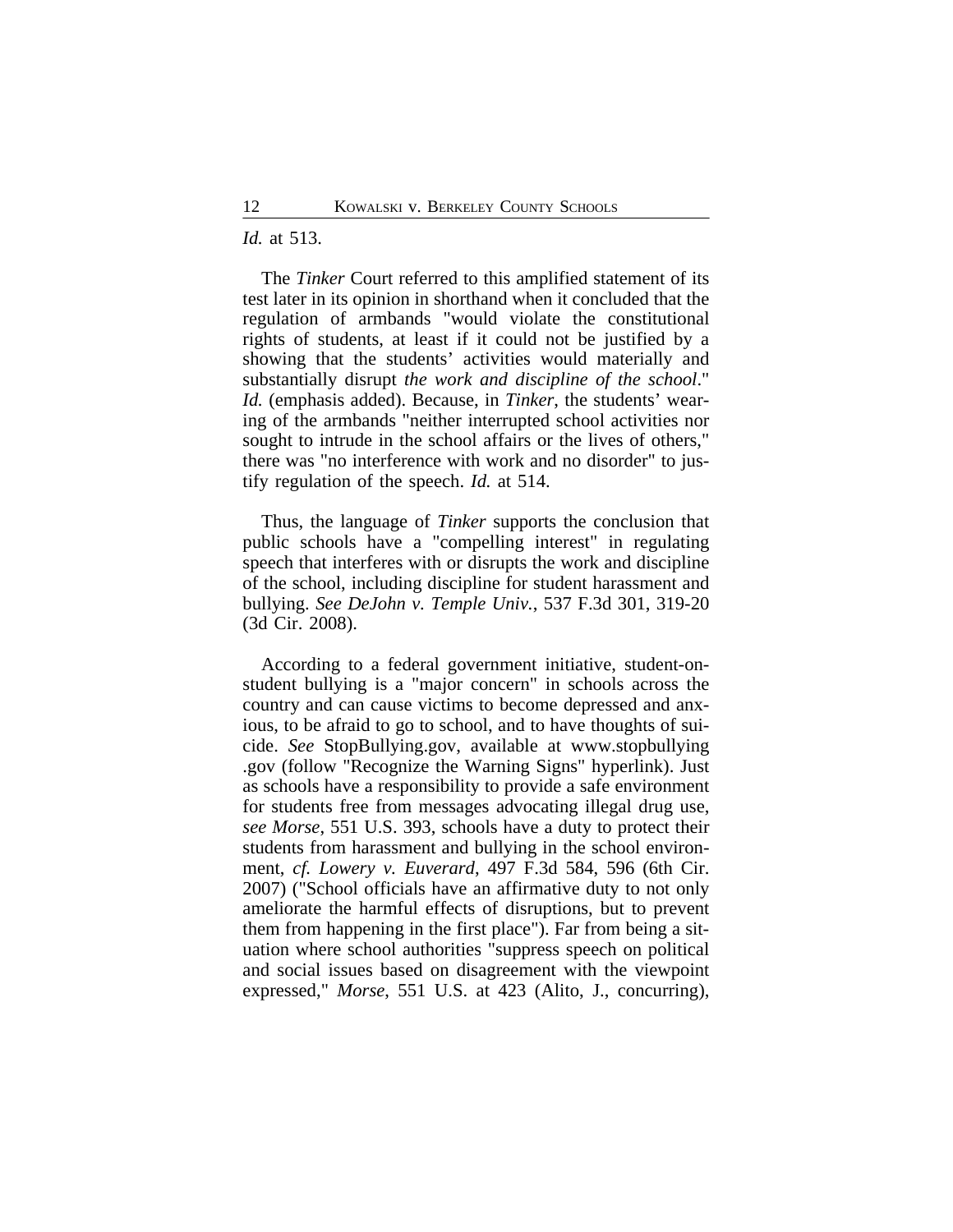school administrators must be able to prevent and punish harassment and bullying in order to provide a safe school environment conducive to learning.

We are confident that Kowalski's speech caused the interference and disruption described in *Tinker* as being immune from First Amendment protection. The "S.A.S.H." webpage functioned as a platform for Kowalski and her friends to direct verbal attacks towards classmate Shay N. The webpage contained comments accusing Shay N. of having herpes and being a "slut," as well as photographs reinforcing those defamatory accusations by depicting a sign across her pelvic area, which stated, "Warning: Enter at your own risk" and labeling her portrait as that of a "whore." One student's posting dismissed any concern for Shay N.'s reaction with a comment that said, "screw her." This is not the conduct and speech that our educational system is required to tolerate, as schools attempt to educate students about "habits and manners of civility" or the "fundamental values necessary to the maintenance of a democratic political system." *Fraser*, 478 U.S. at 681 (internal quotation marks and citations omitted).

While Kowalski does not seriously dispute the harassing character of the speech on the "S.A.S.H." webpage, she argues mainly that her conduct took place at home after school and that the forum she created was therefore subject to the full protection of the First Amendment. This argument, however, raises the metaphysical question of where her speech occurred when she used the Internet as the medium. Kowalski indeed pushed her computer's keys in her home, but she knew that the electronic response would be, as it in fact was, published beyond her home and could reasonably be expected to reach the school or impact the school environment. She also knew that the dialogue would and did take place among Musselman High School students whom she invited to join the "S.A.S.H." group and that the fallout from her conduct and the speech within the group would be felt in the school itself. Indeed, the group's name was "*Students*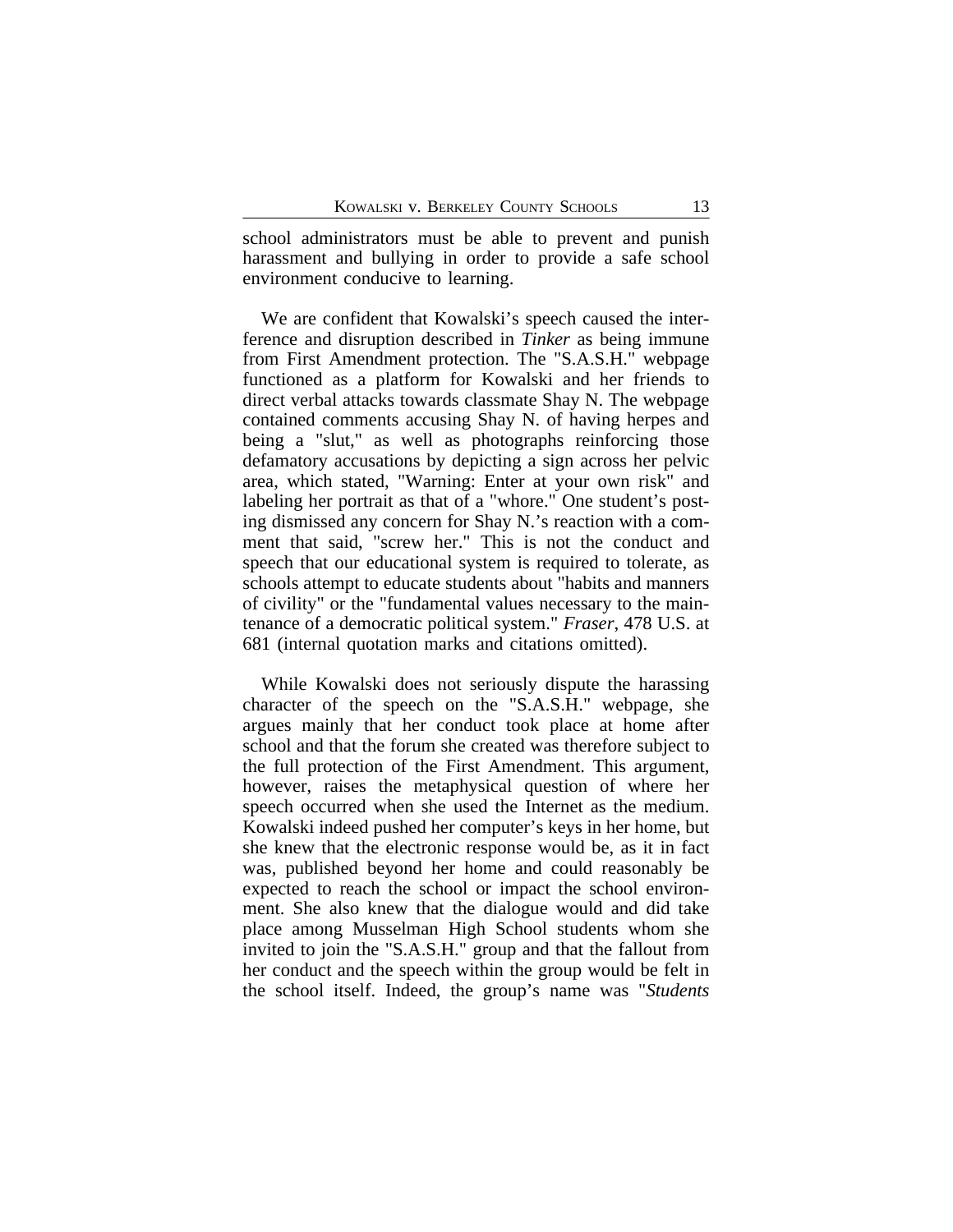Against Sluts Herpes" and a vast majority of its members were Musselman students. As one commentator on the webpage observed, "wait til [Shay N.] sees the page lol." Moreover, as Kowalski could anticipate, Shay N. and her parents took the attack as having been made in the school context, as they went to the high school to lodge their complaint.

There is surely a limit to the scope of a high school's interest in the order, safety, and well-being of its students when the speech at issue originates outside the schoolhouse gate. But we need not fully define that limit here, as we are satisfied that the nexus of Kowalski's speech to Musselman High School's pedagogical interests was sufficiently strong to justify the action taken by school officials in carrying out their role as the trustees of the student body's well-being.

Of course, had Kowalski created the "S.A.S.H." group during school hours, using a school-provided computer and Internet connection, this case would be more clear-cut, as the question of where speech that was transmitted by the Internet "occurred" would not come into play. To be sure, a court could determine that speech originating outside of the schoolhouse gate but directed at persons in school and received by and acted on by them was in fact in-school speech. In that case, because it was determined to be in-school speech, its regulation would be permissible not only under *Tinker* but also, as vulgar and lewd in-school speech, under *Fraser*. *See Fraser*, 478 U.S. at 685. *But cf. Layshock v. Hermitage Sch. Dist.*, No. 07-4465, \_\_\_ F.3d \_\_\_, 2011 WL 2305970 (3d Cir. 2011) (en banc) (holding that a school could not punish a student for online speech merely because the speech was vulgar and reached the school). We need not resolve, however, whether this was in-school speech and therefore whether *Fraser* could apply because the School District was authorized by *Tinker* to discipline Kowalski, regardless of where her speech originated, because the speech was materially and substantially disruptive in that it "interfer[ed] . . . with the schools'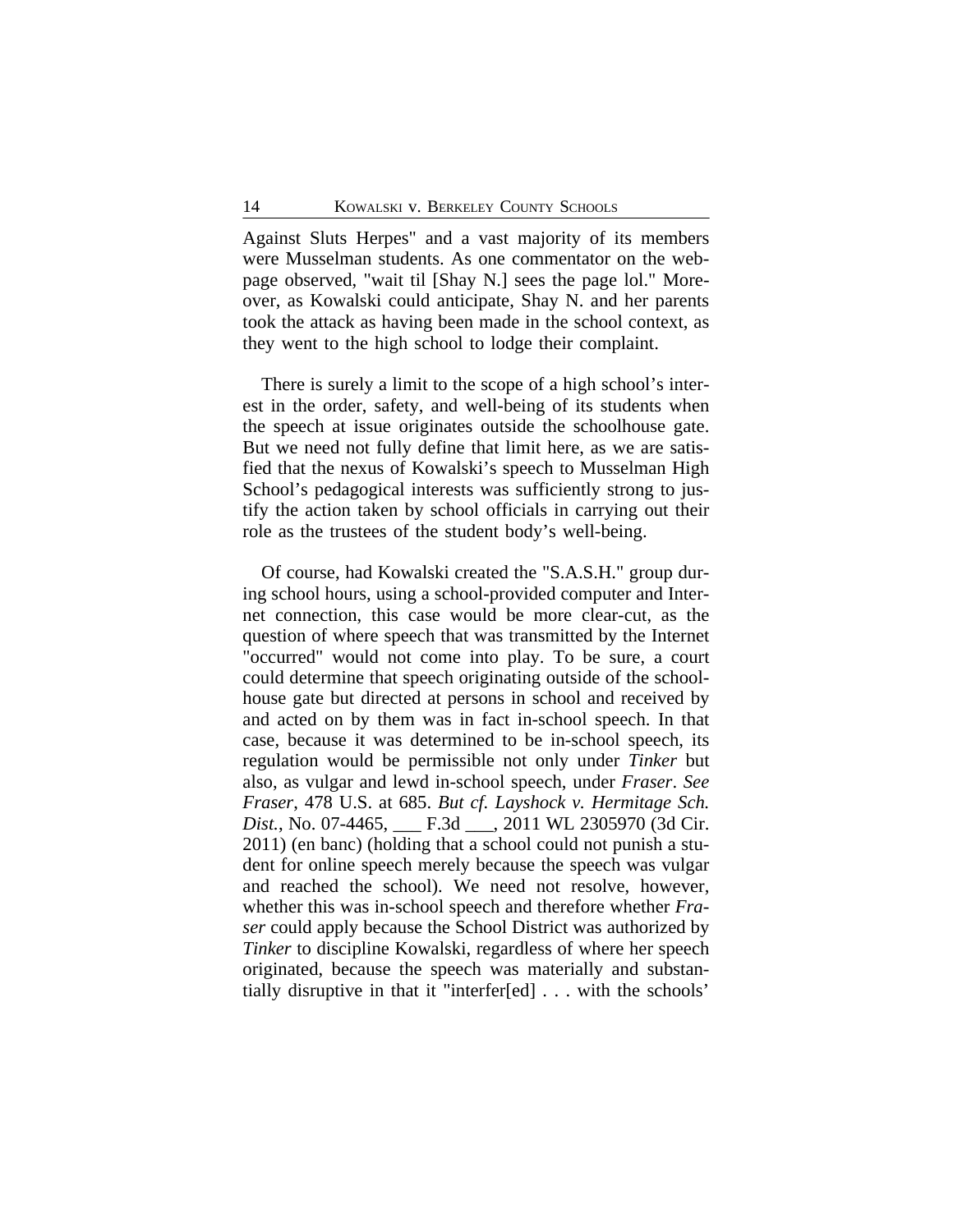work [and] colli[ded] with the rights of other students to be secure and to be let alone." *See Tinker*, 393 U.S. at 508, 513.

Given the targeted, defamatory nature of Kowalski's speech, aimed at a fellow classmate, it created "actual or nascent" substantial disorder and disruption in the school. *See Tinker*, 393 U.S. at 508, 513; *Sypniewski v. Warren Hills Reg'l Bd. of Educ.*, 307 F.3d 243, 257 (3d Cir. 2002) (indicating that administrators may regulate student speech any time they have a "particular and concrete basis" for forecasting future substantial disruption). First, the creation of the "S.A.S.H." group forced Shay N. to miss school in order to avoid further abuse. Moreover, had the school not intervened, the potential for continuing and more serious harassment of Shay N. as well as other students was real. Experience suggests that unpunished misbehavior can have a snowballing effect, in some cases resulting in "copycat" efforts by other students or in retaliation for the initial harassment.

Other courts have similarly concluded that school administrators' authority to regulate student speech extends, in the appropriate circumstances, to speech that does not originate at the school itself, so long as the speech eventually makes its way to the school in a meaningful way. For example, in *Boucher v. School Board of School District of Greenfield*, 134 F.3d 821, 829 (7th Cir. 1998), the Seventh Circuit held that a student was not entitled to a preliminary injunction prohibiting his punishment when the student wrote articles for an independent newspaper that was distributed at school. And again in *Doninger*, the Second Circuit concluded, after a student applied for a preliminary injunction in a factual circumstance not unlike the one at hand, that a school could discipline a student for an out-of-school blog post that included vulgar language and misleading information about school administrators, as long as it was reasonably foreseeable that the post would reach the school and create a substantial disruption there. *See Doninger*, 527 F.3d at 48-49. The court explained, "a student may be disciplined for expressive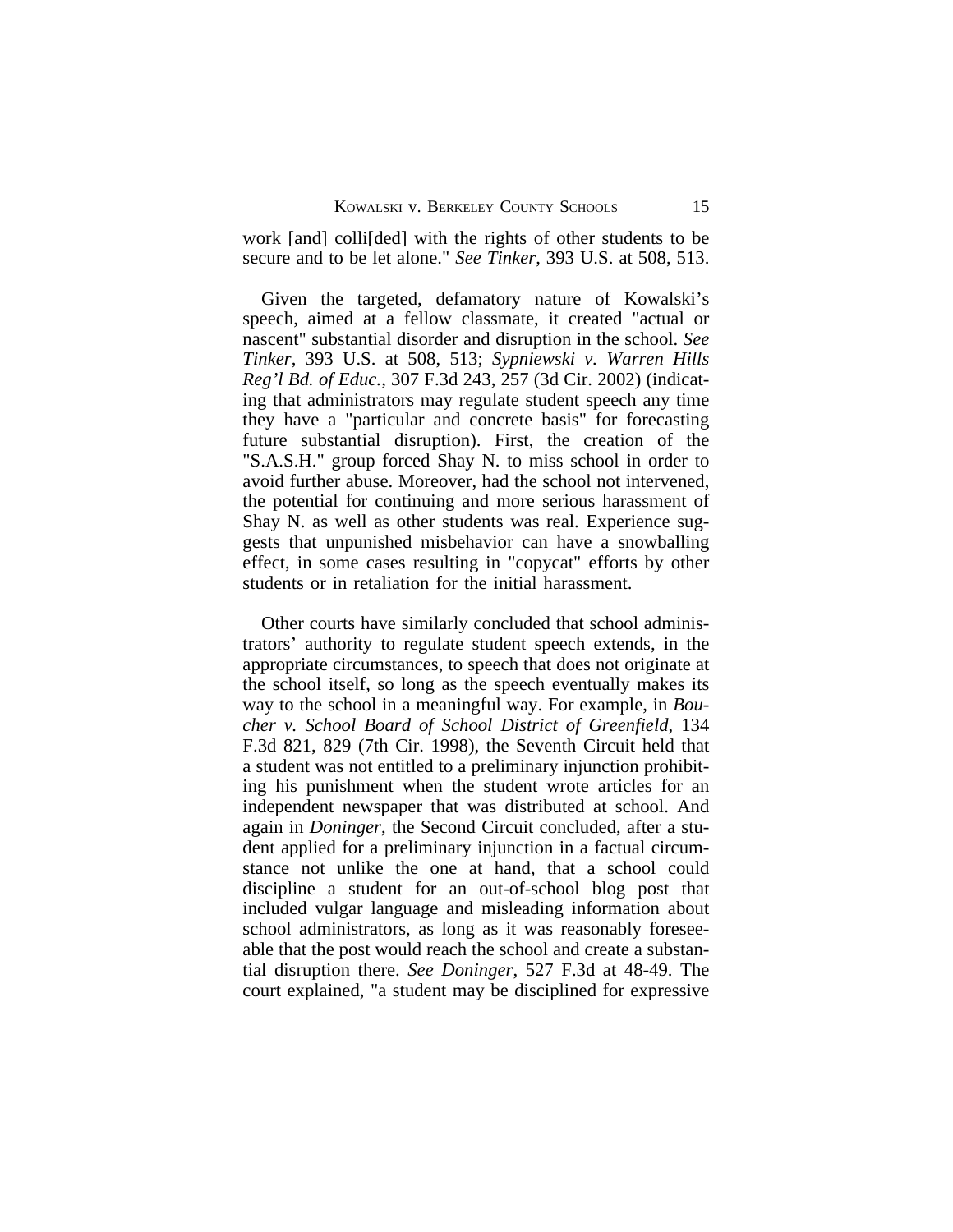conduct, even conduct occurring off school grounds, when this conduct 'would foreseeably create a risk of substantial disruption within the school environment,' at least when it was similarly foreseeable that the off-campus expression might also reach campus." *Id.* at 48 (quoting *Wisniewski v. Bd. of Educ.*, 494 F.3d 34, 40 (2d Cir. 2007)). *Cf. J.S. ex rel. Snyder v. Blue Mountain Sch. Dist.*, No. 08-4138, \_\_\_ F.3d \_\_\_, 2011 WL 2305973 (3d Cir. 2011) (en banc) (divided court assuming without deciding that the *Tinker* substantial disruption test applies to online speech harassing a school administrator).

Thus, even though Kowalski was not physically at the school when she operated her computer to create the webpage and form the "S.A.S.H." MySpace group and to post comments there, other circuits have applied *Tinker* to such circumstances. To be sure, it was foreseeable in this case that Kowalski's conduct would reach the school via computers, smartphones, and other electronic devices, given that most of the "S.A.S.H." group's members and the target of the group's harassment were Musselman High School students. Indeed, the "S.A.S.H." webpage did make its way into the school and was accessed first by Musselman student Ray Parsons at 3:40 p.m., from a school computer during an after hours class. Furthermore, as we have noted, it created a reasonably foreseeable substantial disruption there.

At bottom, we conclude that the school was authorized to discipline Kowalski because her speech interfered with the work and discipline of the school. *See Tinker*, 393 U.S. at 513; *Doninger*, 527 F.3d at 51-52.

### III

Kowalski next contends that she was denied due process because she "was afforded neither adequate notice nor a meaningful opportunity to be heard before she was deprived of her right to an education and her right to free speech." She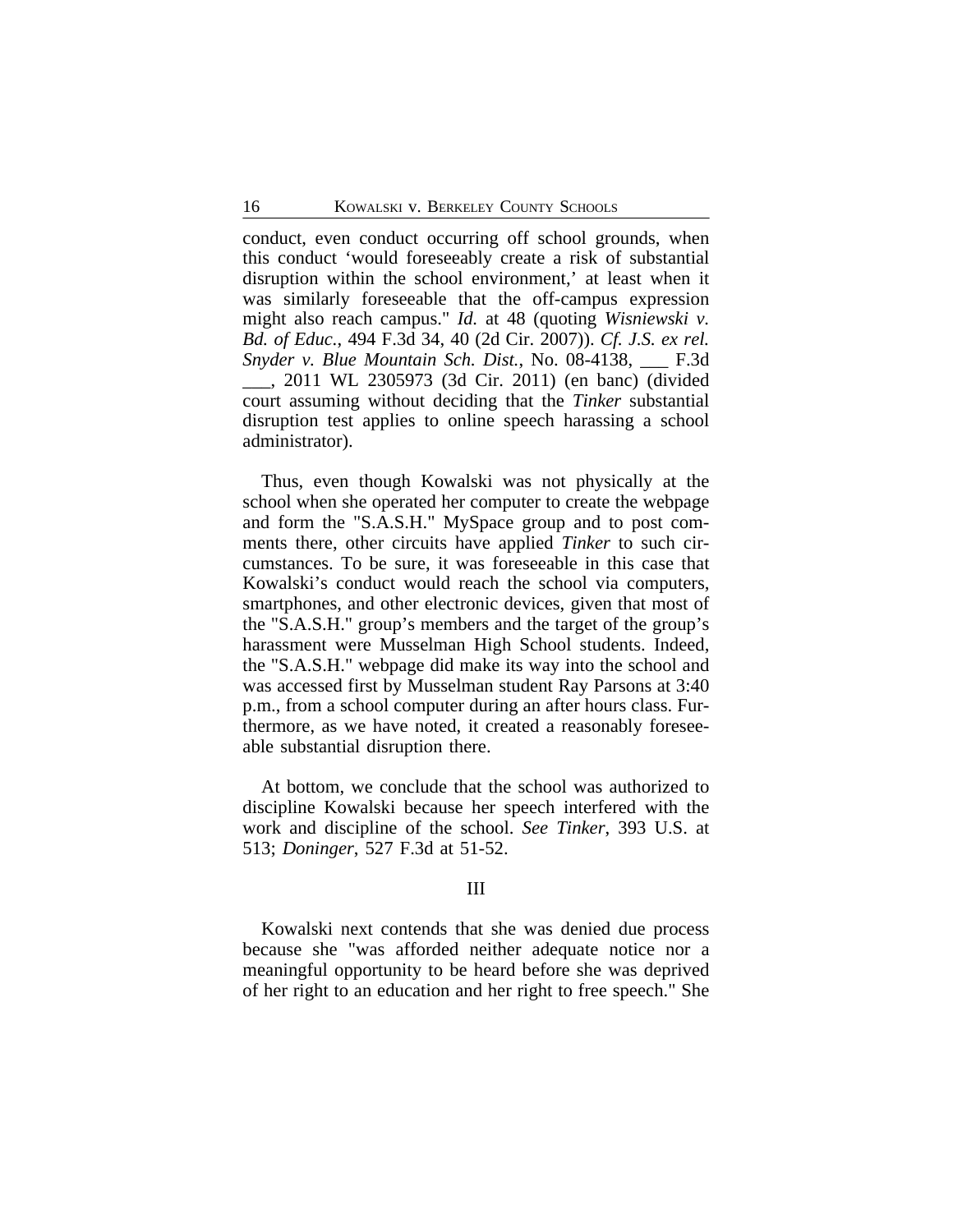argues that "no language" in the Harassment, Bullying and Intimidation Policy puts students on notice that they "could be subjected to discipline at school for behavior outside of school" and that the school "did not provide the due process required by [its] own policy."

The defendants contend that Kowalski acknowledged receiving copies of the Student Handbook at the beginning of each school year and that the Student Handbook put Kowalski on notice of the Harassment, Bullying and Intimidation Policy, as well as the Student Code of Conduct, both of which prohibit harassment and bullying. They argue, moreover, that "it was reasonably foreseeable [to Kowalski] that [her] chat room could, and in fact did, reach the school premises and cause a substantial disruption" there. The defendants also assert that Kowalski was told about Shay N.'s complaint and allowed to respond before being punished and that "an appeal process was available, and used on her behalf."

While schools are required to provide students with some level of due process, "'maintaining security and order in the schools requires a certain degree of flexibility in school disciplinary procedures, and we have respected the value of preserving the informality of the student-teacher relationship.'" *Fraser*, 478 U.S. at 686 (quoting *New Jersey v. T.L.O.*, 469 U.S. 325, 340 (1985)). Moreover, schools require this flexibility because they "need . . . to control such a wide range of disruptive behavior." *Sypniewski*, 307 F.3d at 266. In other words, "the school disciplinary rules need not be as detailed as a criminal code which imposes criminal sanctions." *Fraser*, 478 U.S. at 686.

We are satisfied that the Musselman High School Harassment, Bullying and Intimidation Policy, in conjunction with the Student Code of Conduct, adequately put Kowalski on notice of the type of behavior that could be punished by school authorities. The Policy prohibits "any form of racial, sexual, religious/ethnic and disability harassment or violence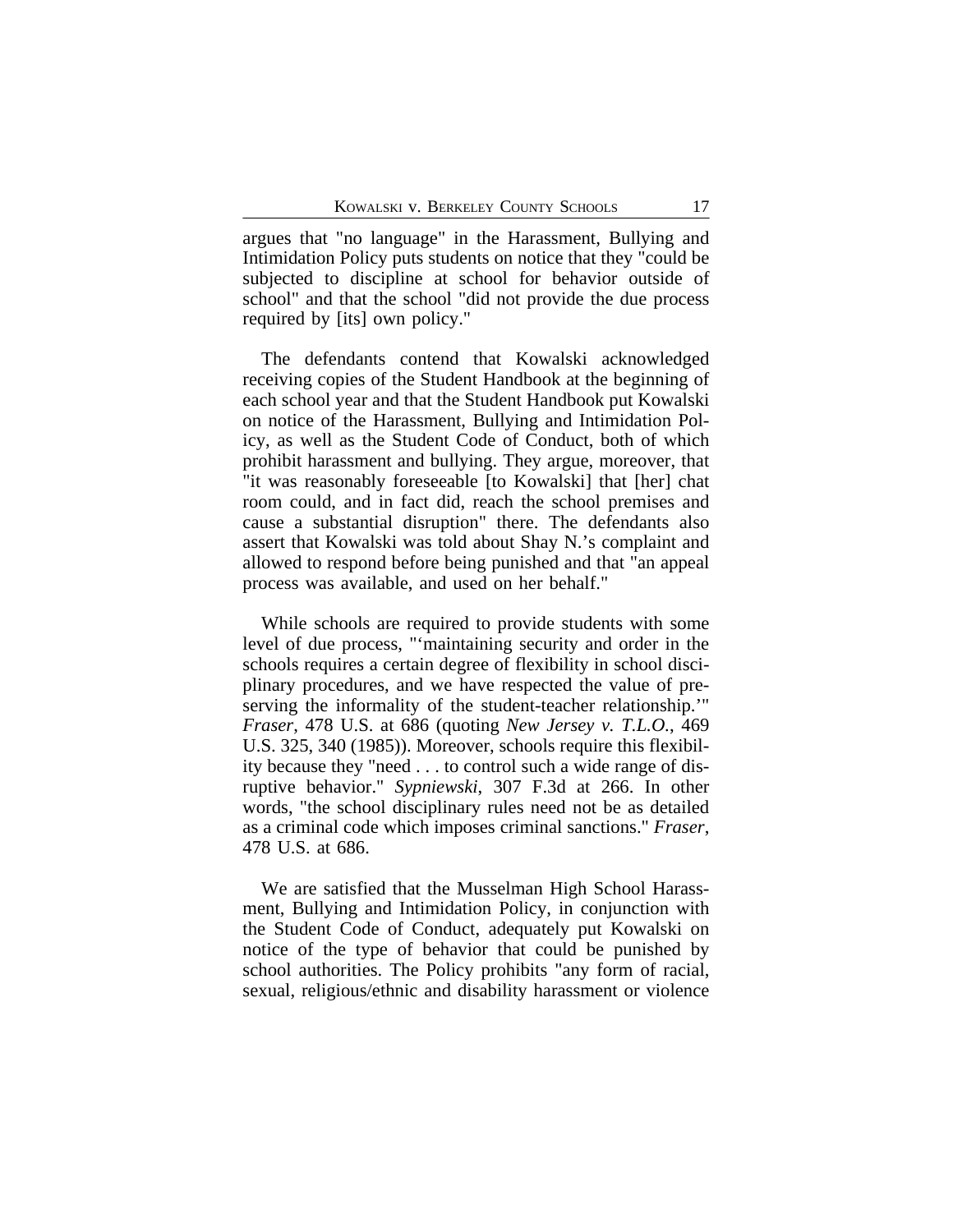or any bullying or intimidation by any student . . . during any school-related activity or during any school-sponsored event," and the separate Student Code of Conduct "sets the requirements for the conduct of students in Berkeley County Schools in order to assure a nurturing and orderly, safe, drug-free, violence and harassment-free learning environment that supports student academic achievement and personal-social development." The Code provides explicitly that "a student will not bully/intimidate or harass another student."

Although the prohibitions against harassment and bullying applied in a "school-related" context, both the Harassment, Bullying and Intimidation Policy and the Student Code of Conduct applied when conduct could adversely affect the school environment. Thus, while the prohibited conduct had to be related to the school, this is not to say that volatile conduct was only punishable if it physically originated in a school building or during the school day. Rather, the prohibitions are designed to regulate student behavior that would *affect* the school's learning environment. Because the Internet-based bullying and harassment in this case could reasonably be expected to interfere with the rights of a student at Musselman High School and thus disrupt the school learning environment, Kowalski was indeed on notice that Musselman High School administrators could regulate and punish the conduct at issue here.

With respect to Kowalski's claim that she did not receive an adequate opportunity to be heard, due process in this context only requires, "in connection with a suspension of 10 days or less, that the student be given oral or written notice of the charges against [her] and, if [she] denies them, an explanation of the evidence the authorities have and an opportunity to present [her] side of the story." *Goss v. Lopez*, 419 U.S. 565, 585 (1975). Here, these requirements were satisfied. Vice Principal Harden called Kowalski into her office, informed her of the harassment and bullying charge, discussed the "S.A.S.H." group with her, and, after Kowalski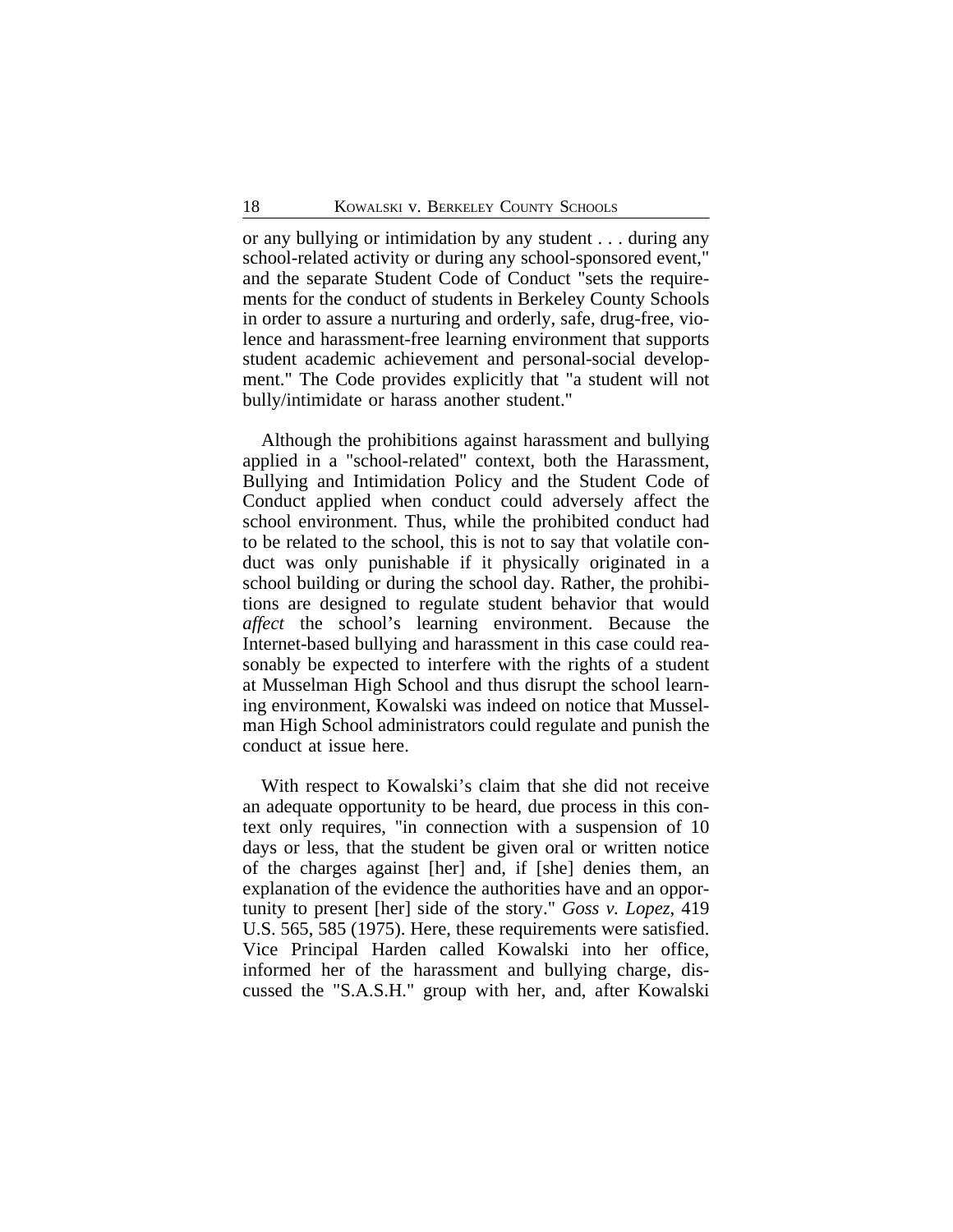acknowledged her role, imposed a 10-day suspension. Because Kowalski admitted her conduct, the administrators were not required to provide a more extensive opportunity to allow her to justify her conduct.

Kowalski's argument that school administrators did not follow their own policies was not demonstrated in the record and also has no legal merit. Violations of state laws or school procedures "are insufficient by themselves to implicate the interests that trigger a [federal] due process claim." *Wofford v. Evans*, 390 F.3d 318, 325 (4th Cir. 2004); *Weller v. Dept. of Soc. Servs.*, 901 F.2d 387, 392 (4th Cir. 1990).

#### IV

Finally, Kowalski challenges the district court's dismissal of her claim for intentional or negligent infliction of emotional distress. The district court observed that the claim for negligent infliction of emotional distress had no merit because the defendants' conduct did not endanger Kowalski's safety or cause her to fear for her safety, as required by West Virginia law. *Brown v. City of Fairmont*, 655 S.E.2d 563, 569 (W. Va. 2007). The court also concluded that the defendants' actions could not be characterized as "extreme and outrageous," as required under *Brown*, *id.* at 569. Finding no error in the court's analysis of these claims, we affirm the district court's dismissal of them.

#### V

Kowalski's role in the "S.A.S.H." webpage, which was used to ridicule and demean a fellow student, was particularly mean-spirited and hateful. The webpage called on classmates, in a pack, to target Shay N., knowing that it would be hurtful and damaging to her ability to sit with other students in class at Musselman High School and have a suitable learning experience. While each student in the "S.A.S.H." group might later attempt to minimize his or her role, at bottom, the conduct